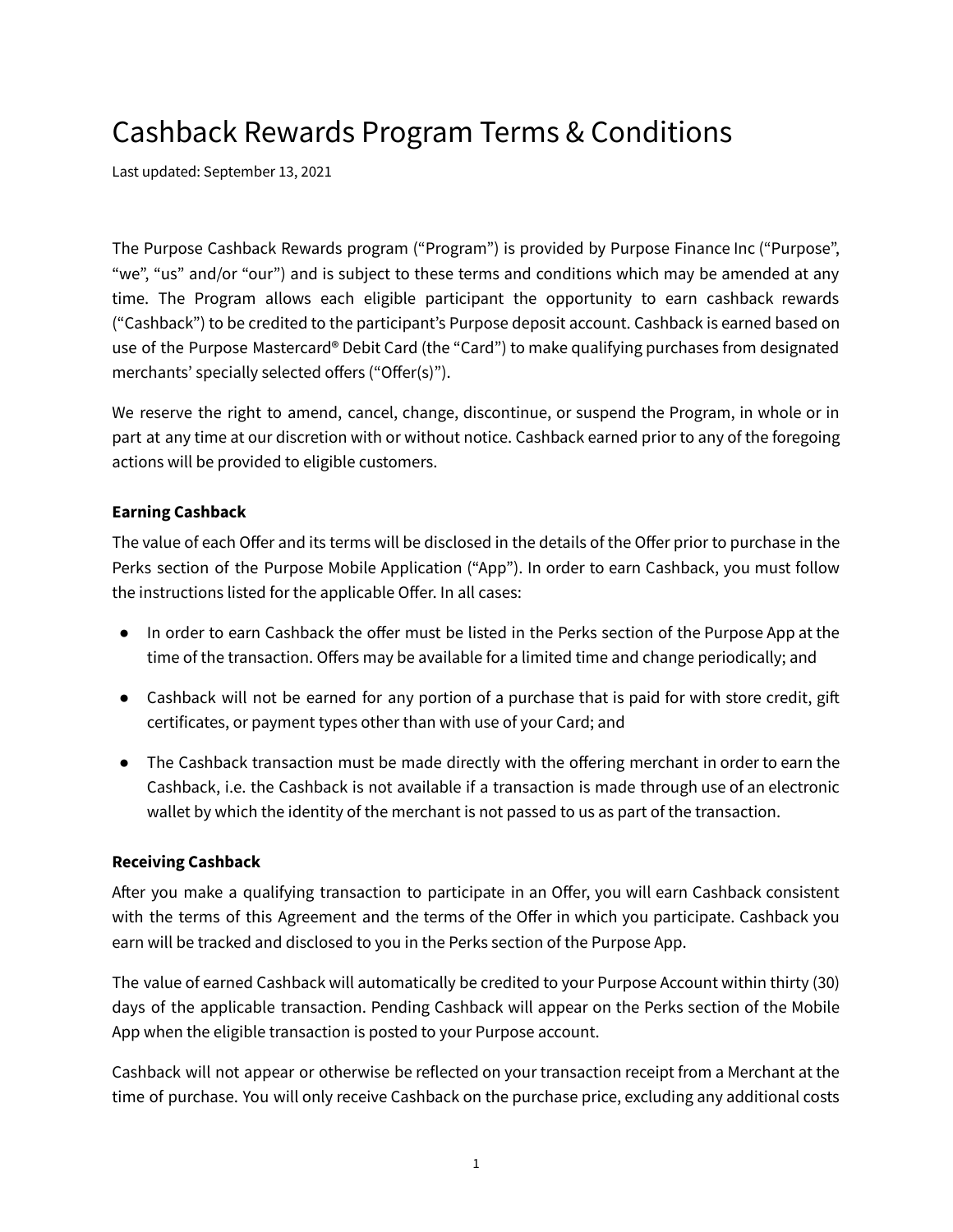including tips, taxes, shipping, etc. We are only responsible for posting Cashback based on information we receive from third-party service providers who we use to operate Offers.

Your Purpose Account must be open in order to receive Cashback payments. If your Purpose Account is closed by you or Purpose, you forfeit Cashback payments that have not been earned and posted to your Purpose Account.

Cashback are rebates or discounts for the purchase of goods and services from Merchants and will not be reported as taxable income to the extent provided in accordance with IRS regulations.

# **Adjustments and Corrections**

Transactions may become ineligible for Cashback in any of the following circumstances:

- If you make a return or a merchant otherwise credits your Account;
- If you successfully dispute a transaction for which you initially earned Cashback, which results in a permanent credit being applied to your Account; or
- If you are violating the terms of this Cashback program, or if we believe you are abusing or gaming this Cashback program

For up to one hundred and twenty (120) days following a transaction, we reserve the right to make necessary adjustments to pending Cashback you have earned but has yet to be deposited into your Purpose Account in the event that we, in our sole and exclusive discretion, determine that an adjustment for an ineligible transaction is necessary. We may apply adjustments to your future pending Cashback balance in the event that the cashback for an ineligible transaction was already credited to your Purpose Account. We will never make adjustments to cashback that has already been credited to your Purpose Account.

# **Termination and/or Suspension**

It will be considered a misuse of the Cashback program if we identify any:

- Potentially fraudulent, abusive or suspicious activity with respect to the Cashback program or your Purpose Account;
- Gaming behavior;
- Reselling activity; or
- Violation of the terms of a Purpose Account.

Any misuse of the Cashback program is a violation of this Agreement and may also result in the forfeiture of any Cashback or the suspension or termination of your ability to earn or redeem Cashback.

Your ability to participate in the Cashback program ends when your Account is closed.